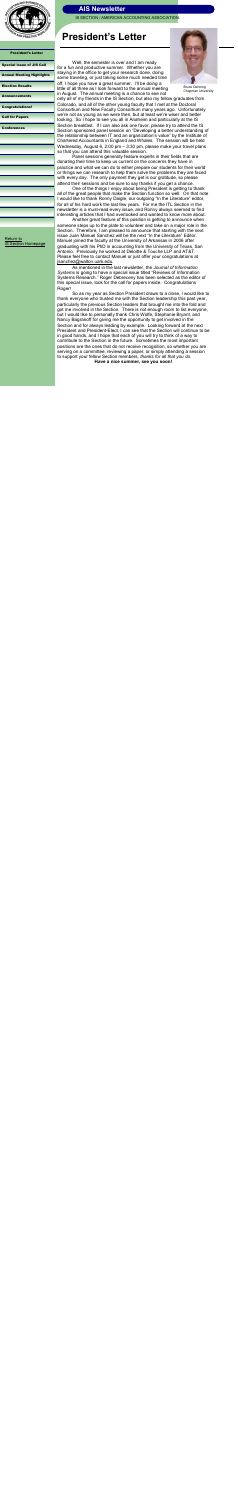

IS SECTION / AMERICAN ACCOUNTING ASSOCIATION.

[President's Letter](#page-0-0) 

Special Issue of JIS Call [Annual Meeting Highlights](#page-2-0) [Election Results](#page-3-0)

**[Announcements](#page-4-0)** 

[Congratulations!](#page-5-0)

[Call for Papers](#page-6-0)

**[Conferences](#page-7-0)** 

### **Call for Papers - Special Issue of** *Journal of Information Systems*

The Journal of Information Systems (JIS) is the journal of the Information Systems Section of the American Accounting Association ([www.jisonline.com\).](http://www.jisonline.com) JIS will publish a special section in the Fall 2010 issue entitled "Reviews of Information Systems Research." The section will include papers that review a stream of research in information systems (IS). The papers will align that stream of research to current and future research in Accounting Information Systems (AIS).

Papers in the section will: (1) review the relevant IS literature (e.g., decision aids, user acceptance, GDSS, data and information quality, value of IT, IT governance, ontology, etc.), (2) integrate the relevant Accounting Information Systems (AIS) literature and (3) map future research directions in AIS and IS.

There is a two-step process for publication of papers in the special section. The first stage is a paper proposal. This stage ensures that the special section covers those dimensions of the IS literature most relevant to AIS. It should eliminate overlap between competing papers. The second stage is the formal review of completed papers. Accepted paper proposals do not guarantee publication of the final paper, which are subject to the normal double blind review process of the Journal. This review process takes place in the second stage.

The paper proposal should be no more than four pages in length. It should address the following questions: What strand of IS research will the paper review? What are the dimensions of the strand? What are some of the papers that constitute this strand? What are the major themes in this strand? Why is this strand of research important for AIS? How has the AIS literature contributed to the strand? What are the potential contributions of research in this strand to the *practice* of AIS? Where is research within this strand headed?

Submit the paper proposals using the guidelines for regular journal submissions at [www.jisonline.com.](http://www.jisonline.com) Payment of the submission fee must accompany the full paper in the second stage.

The editor of the special section is Roger Debreceny, Shidler College Distinguished Professor of Accounting, School of Accountancy, Shidler College of Business, University of Hawaii at Manōa. Email: [rogersd@hawaii.edu](mailto:rogersd@hawaii.edu) [roger@debreceny.com.](mailto:roger@debreceny.com) Do not hesitate to email Roger for feedback at any point in the process.

Key dates are:

Preliminary proposals: Nov. 30, 2008

Full papers: June 30, 2009

[Return to](http://aaahq.org/infosys/index.html)  [IS Section Homepage](http://aaahq.org/infosys/index.html)

<span id="page-1-0"></span>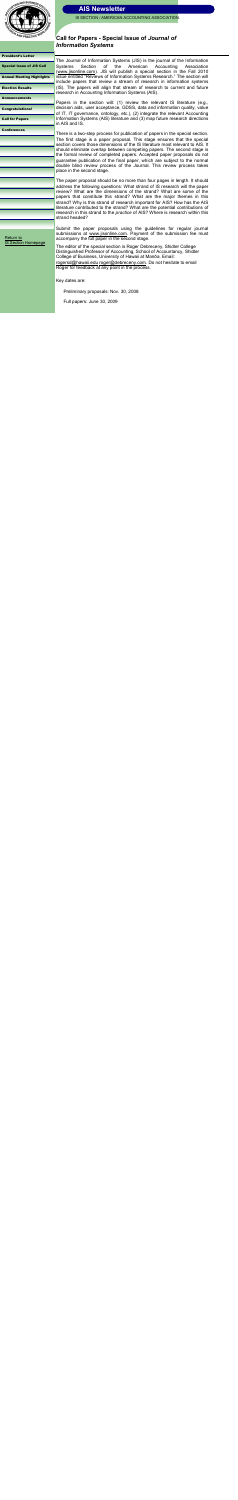

IS SECTION / AMERICAN ACCOUNTING ASSOCIATION

# **2008 AAA Annual Meeting Highlights**

*Technology Mediated Interruptions: The Effects of Task and Interruption Characteristics on Financial Performance* Asli Basoglu, Graduate Student; Mark A. Fuller, Professor; John T. Sweeney, **Professor** 

*Extending and Using Graphical Representations of Business Processes in Evaluating Internal Control* A. Faye Borthick, Georgia State University; Anthony O. Vance, Georgia State **University** 

*RFID, Highly Visible Supply Chains, and the REAL-SCO* Guido Geerts, University of Delaware; Daniel E. Oleary, University of Southern **California** 

*ERP Implementation Success Through IT/End-User Collaboration*  Yvette J. Lazdowski, Plymouth State University

| <b>President's Letter</b>               | Don't miss the<br><u> IS Section Breakfast – Tuesday, August 5, 2008; 7am</u>                                                                                                                                                                                                                     |
|-----------------------------------------|---------------------------------------------------------------------------------------------------------------------------------------------------------------------------------------------------------------------------------------------------------------------------------------------------|
| <b>Special Issue of JIS Call</b>        |                                                                                                                                                                                                                                                                                                   |
| <b>Annual Meeting Highlights</b>        | 6 Forum Papers & New Scholar Paper by Jillian Phillips, University of<br>Central Florida: An Investigation into Non-Professional Investor Behaviors<br>with Paper Based vs. Hyperlinked Financial Statements                                                                                      |
| <b>Election Results</b>                 | <b>Tentative Schedule</b>                                                                                                                                                                                                                                                                         |
| <b>Announcements</b>                    | <b>Concurrent Sessions</b>                                                                                                                                                                                                                                                                        |
| <b>Congratulations!</b>                 | (for Quick reference purposes only)                                                                                                                                                                                                                                                               |
| <b>Call for Papers</b>                  | Monday, August 4, 2008 - 10:15 am-11:45 am<br>Session Title: 1.23. IT Investments and Valuation                                                                                                                                                                                                   |
| <b>Conferences</b>                      | Information Technology Investments and CEO Compensation<br>Adi Masli, University of Arkansas; Vernon J Richardson, University of Arkansas;<br>Juan Manuel Sanchez, University of Arkansas; Rodney Smith, California State<br>University - Long Beach                                              |
|                                         | Client vs. Vendor-only Voluntary Disclosure of IT Investments<br>Joung W. Kim, Nova Southeastern University; Vernon J. Richardson, University of<br>Arkansas                                                                                                                                      |
|                                         | IT Innovation Persistence and Firm performance<br>Jee - Hae Lim, University of Waterloo; Theophanis C. Stratopoulos, University of<br>Waterloo                                                                                                                                                    |
|                                         | Monday, August 4, 2008 - 2:00 pm-3:30 pm<br>Session Title: 2.20. IT and Firm Performance                                                                                                                                                                                                          |
|                                         | The Effects of Inter-Firm Cost Correlation, IT Investment and Product Cost<br>Accuracy On Production Decisions And Firm Profitability; Carolyn M Callahan,<br>University of Arkansas - Fayetteville; E Ann Gabriel, Ohio University; Rodney E<br>Smith, California State University at Long Beach |
| Return to<br><b>IS Section Homepage</b> | <b>Budgeting and IT Investments</b><br>Akhilesh Chandra, University of Ohio Akron; Nirup Menon, IESE Madrid; Birendra<br>Mishra, University of California Riverside; Erik Rolland, University of California<br>Riverside                                                                          |
|                                         | Creating Business Value Through IT Architecture Maturity<br>Adi Masli, University of Arkansas                                                                                                                                                                                                     |
|                                         | Monday, August 4, 2008 - 4:00 pm-5:30 pm<br>Session Title: 3.31. IT Governance                                                                                                                                                                                                                    |
|                                         | The Role of IT-Governance in Sarbanes Oxley Act Compliance<br>Erastus Karanja, Morgan State University; Varda Yaari, Earl G. Graves School of<br><b>Business Morgan State University</b>                                                                                                          |
|                                         | The Determinants and Consequences of Information Technology Excellence<br>Adi Masli, University of Arkansas                                                                                                                                                                                       |
|                                         | IT Control Weaknesses, IT Governance and Firm Performance<br>Efrim Boritz, University of Waterloo; Jee - Hae Lim, University of Waterloo                                                                                                                                                          |
|                                         | Tuesday, August 5, 2008 - 10:15 am-11:45 am<br>Session Title: 4.31. IT Control and Security                                                                                                                                                                                                       |
|                                         | Detecting Fraud in Journal Entries: Challenges and Opportunities<br>Roger S Debreceny, University of Hawai'i at Manoa; Glen L. Gray, California State<br>University at Northridge                                                                                                                 |
|                                         | Deception and Control in Online Auctions                                                                                                                                                                                                                                                          |

Alexei Nikitkov, Brock University; Dan Stone, University of Kentucky

#### **Tuesday, August 5, 2008 — 4:00 pm-5:30 pm**

**Session Title:** 6.34. Experimental Research, Field Studies (Information Systems)

*An Investigation of the Effects of Framing of Information Systems Feedback on Performance in Production Tasks* Uday S Murthy, University of South Florida; Brad A Schafer, University of South Florida

**Wednesday, August 6, 2008 — 10:15 am-11:45 am Session Title:** 7.34. Privacy, Fraud

*Computerized Tools For Use In Proactive Fraud Examination* Gary J Cook, Florida Southern College; Lynn H Clements, Florida Southern College

*An Empirical Investigation of the Effect of Privacy Breaches on Firm Market Value* Marilyn Prosch, Arizona State University; Vernon J. Richardson, University of Arkansas

*Do Companies' Online Privacy Policy Disclosures Match Customer Needs?* Efrim Boritz, University of Waterloo; Won Gyun No, Iowa State University; R. P. Sundarraj, University of Waterloo

**Wednesday, August 6, 2008 — 2:00 pm-3:30 pm Session Title:** 8.31. IS Section Panel

Bruce Dehning, Chapman University Michael P. Cangemi, Financial Executives International (F.E.I.) Robert Hodgkinson, Institute of Chartered Accountants In England And Wales (I.C.A.E.W.) Paul Miranti, Rutgers Business School

**Session Title:** 8.32. Pedagogical issues, classroom cases

*Using an Innovative Pedagogical Approach to Create and Enhance Intrinsic Motivation to Stimulate Learning* Siew H Chan, Washington State University; Laurie E Hays, Western Michigan University; Pailin Trongmateerut, Washington State University

#### **Wednesday, August 6, 2008 — 4:00 pm-5:30 pm**

**Session Title:** 9.26. System Implementation and Decision Support Systems (Information Systems)

*An Intelligent Decision Support System for Examining the Information Content of Assets Impairment*

Wang Wei Kang, Yuanzen University; Nien Kai Ting, National Chengchi University

<span id="page-2-0"></span>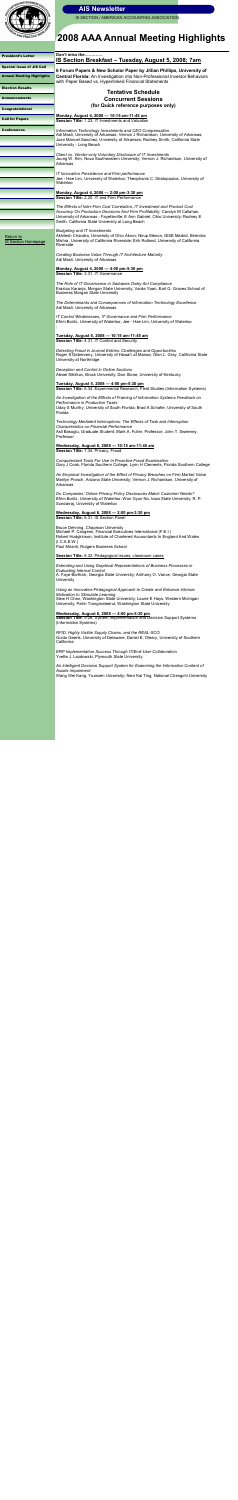

IS SECTION / AMERICAN ACCOUNTING ASSOCIATION.

# **Election Results**

| The IS Section elections are complete; congratulations to next year's                                                                    |  |
|------------------------------------------------------------------------------------------------------------------------------------------|--|
| officers and committee chairs:                                                                                                           |  |
| Elected:<br>Vice President (President-Elect): Vernon J. Richardson, University of                                                        |  |
| Arkansas<br>Secretary: Stacy Kovar, Kansas State University                                                                              |  |
| Treasurer: Marcus Odom, Southern Illinois University<br>At-Large: Andrea S. Kelton, University of South Florida and Dale Stoel,          |  |
| <b>Miami University</b><br>Research and Publications Committee Member: Martha Eining, University<br>of Utah                              |  |
|                                                                                                                                          |  |
| <b>Returning and Appointed:</b>                                                                                                          |  |
| President: Elaine Mauldin, University of Missouri<br>Past-President: Bruce Dehning, Chapman University                                   |  |
| Research and Publications Committee Chair: Faye Borthick, Georgia                                                                        |  |
| <b>State University</b>                                                                                                                  |  |
| By-Laws Committee Chair: Mary Curtis, University of North Texas                                                                          |  |
| Education Issues Committee: Ronny Daigle, Sam Houston State                                                                              |  |
| University                                                                                                                               |  |
| Membership Services Committee: Del Devries, Belmont University<br>Notable Contributions to the Literature Committee: Kathy Hurtt, Baylor |  |
| University<br>Outstanding Dissertation Award Committee: Jagdish Pathak, University of<br>Windsor                                         |  |
| Mid-Year Meeting Chair: Marianne Bradford, North Carolina State<br><b>University</b>                                                     |  |
| Doctoral/New Faculty Consortium Chair: Brad Tuttle, University of South<br>Carolina                                                      |  |
| JIS Research Workshop Chair: Pat Wheeler, University of Missouri                                                                         |  |
| Annual Meeting Chair: Andreas Nicolaou, Bowling Green State University                                                                   |  |
| Section Website Editor: Terry Glandon, University of Texas-El Paso                                                                       |  |
| Newsletter Editor: Marcia Watson, Mississippi State University<br>In the Literature: Juan Manuel Sanchez, University of Arkansas         |  |
| Historian: Ann O'Brien, University of Wisconsin                                                                                          |  |
| JIS Editor: Paul Steinbart, Arizona State University                                                                                     |  |
| JIS Book Reviews Editor: Robert Pinsker, Old Dominion University                                                                         |  |
| JIS Associate Editor for Web Services: Chih-Chen Lee, Northern Illinois<br><b>University</b>                                             |  |
|                                                                                                                                          |  |
|                                                                                                                                          |  |
|                                                                                                                                          |  |

<span id="page-3-0"></span>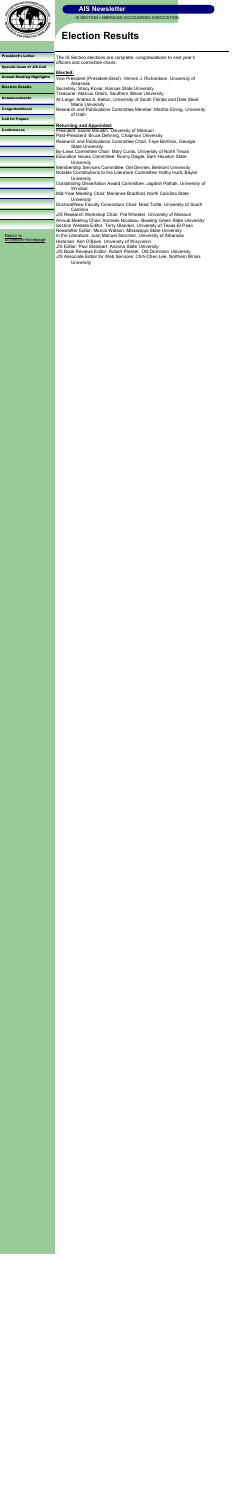

IS SECTION / AMERICAN ACCOUNTING ASSOCIATION.

#### [President's Letter](#page-0-0)

[Special Issue of JIS Call](#page-1-0)

[Annual Meeting Highlights](#page-2-0)

#### [Election Results](#page-3-0)

Announcements

[Congratulations!](#page-5-0)

[Call for Papers](#page-6-0)

**[Conferences](#page-7-0)** 

## **Announcements**

[Return to](http://aaahq.org/infosys/index.html)  [IS Section Homepage](http://aaahq.org/infosys/index.html)



<span id="page-4-0"></span>

#### **AAA IS Section Website**

The new Section website design should be finished and ready for unveiling by the AAA meeting. Stay tuned!

### *JIS* **Book Reviews Needed**

Rob Pinsker, the *JIS* book editor, is looking for volunteers to review a book (no textbooks, please). It can be something that would help in the classroom, research, or for practitioners. Contact Rob at [RPinsker@odu.edu](mailto:RPinsker@odu.edu)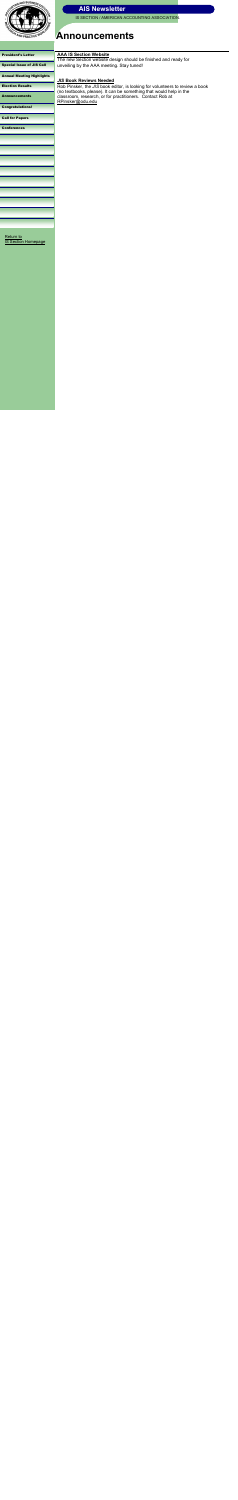

IS SECTION / AMERICAN ACCOUNTING ASSOCIATION.

#### [President's Letter](#page-0-0)

[Special Issue of JIS Call](#page-1-0)

[Annual Meeting Highlights](#page-2-0)

[Elections Results](#page-3-0)

[Announcements](#page-4-0)

Congratulations!

[Call for Papers](#page-6-0)

**[Conferences](#page-7-0)** 

# **Congratulations!**

[Return to](http://aaahq.org/infosys/index.html)  [IS Section Homepage](http://aaahq.org/infosys/index.html)

Pending the Board of Regents' vote on June 13th, Rob Pinsker is scheduled to receive tenure and be promoted to Associate Professor at Old Dominion University.



<span id="page-5-0"></span>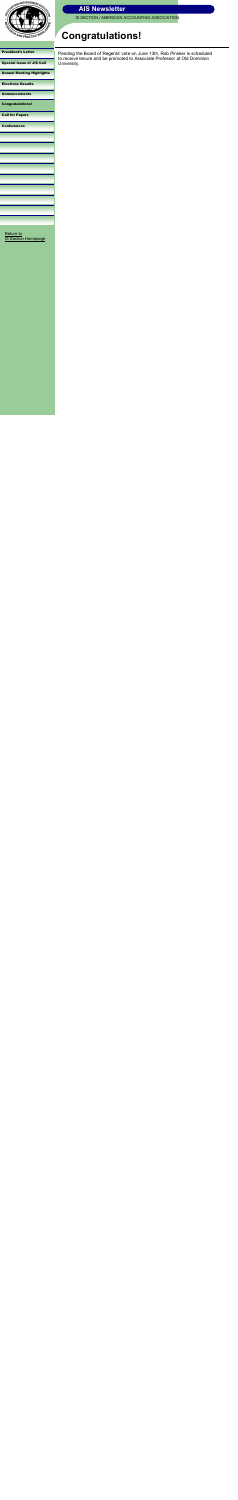

IS SECTION / AMERICAN ACCOUNTING ASSOCIATION.

#### [President's Letter](#page-0-0)

[Special Issue of JIS Call](#page-1-0)

[Annual Meeting Highlights](#page-2-0)

[Election Results](#page-3-0)

[Announcements](#page-4-0)

[Congratulations!](#page-5-0)

Call for Papers

**[Conferences](#page-7-0)** 

## **Call for Papers**

**International Conference on Business and Sustainability:** *Designing Sustainability*

Date: October 15-17, 2008



Location: Portland State University, Center for Design and Innovation for Business & Sustainability Submission Deadline: July 1, 2008

The Center for Design and Innovation for Business & Sustainability at the School of Business Administration in Portland State University is pleased to announce its second annual International Conference on Business & Sustainability. This year"s conference will be held October 15-17, 2008 in Portland, Oregon, USA and will focus on *Designing Sustainability*. As in the prior year, the conference will include both academic and practitioner forums. It will begin on Wednesday evening with registration and a reception at the Vintage Plaza Hotel in downtown Portland. Thursday"s program will be at the Jean Vollum Natural Capital Center with breakfast followed by a full day of keynote speakers and practitioner panels. Practitioner speakers include innovative business leaders in sustainability from a broad cross-section of industries. Friday, October  $17<sup>th</sup>$ , is devoted to academic paper presentations and speakers at the Vintage Plaza Hotel. The Vintage Plaza is the official conference hotel.

The conference theme is *Designing Sustainability*. The four focal topic areas within this theme include: Product and Service Innovations, Supply Chain Management, Community Engagement, and Marketing. Papers relating to these four topic areas are invited from academia, industry, and non-profit organizations. All disciplinary perspectives, especially multidisciplinary approaches, and research methods are welcome. A wide range of papers will be considered, including but not limited to conceptual, empirical, experimental, and case studies. A partial list of possible topics includes:

- Is There Really a "Green" Consumer?
- 'Cultural Creatives' as Consumers

Product and Service Innovations

Design Processes Information Systems for Sustainable Design Employee Creativity for Sustainable Design Can Corporate Leadership Inspire Sustainable Innovation? How Do Businesses and Consumers Co-Create Sustainable Innovation? The Economics of Sustainable Design Regulation to Promote Sustainable Design: Fact or Fancy? Lifecycle Costing for Integrated Sustainable Design The Role of Corporate Culture in Developing Sustainable Innovation Measuring the Footprint of Products and Services Supply Chain Management Sustainable Procurement Practices Market Structures and Supply Chain Signaling Logistics Planning for Environmental Stewardship Metrics and Measurement for Sustainable Supply Chain Management Supplier Engagement in Social and Environmental Initiatives Certifications and Eco-Labels as Part of the Sustainable Supply Chain Converting Supply Chains to Sustainable Value Chains Product Take-Back: Challenges, Opportunities and Methods Trends and Impacts of Regulation on Sustainable Supply Chains

The submission deadline for refereed **research papers** is July 1, 2008. Only completed papers or 5-10 page works-in-process will be accepted for review. Papers will be subject to double-blind review by academic and, if appropriate, practitioner reviews. The submission deadline for nonrefereed **research abstracts** is also July 1, 2008. Please send an electronic copy of the papers or abstracts to Elizabeth Lloyd at [minor@pdx.edu](mailto:minor@pdx.edu.)

The Roles of Non-Governmental Organizations in Sustainable Supply Chains

**Community Engagement Initiatives** 

Social Enterprise as Community Engagement

Community Members as Stakeholders in Strategy Beyond Philanthropy: Corporate Community Engagement Strategies Employees as Participants in Community Engagement Initiatives Community Engagement: A Necessary Cost or a Smart Investment? Cross-Sector Partnerships to Deliver Social and Economic Value Resistant Participant: To What Degree Do Community Members want to be Engaged?

Measuring Impacts: Are Community Engagement Initiatives Leading to the Desired Solutions?

Technology as a Platform for Community Engagement Initiatives Community Engagement Programs: Unique Efforts or Everday Business?

Marketing Programs

Do Consumers Care about Sustainable Design? Certification Systems for Sustainable Design

Greenwashing: Determining Who"s Washing and Who"s Real

The Impact on Employees of Social and/or Environmental Marketing Programs

When Is There Too Much Consumption?

Overcoming the Critics: Effective Approaches to Engaging the Conscious Consumer

Reconciling Opposing Forces: Marketing in the "Age of Globalization v. Localization"

Non-Governmental Organizations as Partners in Marketing Initiatives

#### **Information for Contributors**

Individuals from academia, business and government are invited to submit research papers, research abstracts, and proposals for workshops, panels, and symposia and that contribute to advancing sustainability through design practices. All submissions should have a clear sustainability focus. We encourage papers that are crossdisciplinary in nature; that is, they could involve more than a single traditional discipline. We also encourage submissions in which academic researchers collaborate with design practitioners to inform theory and methods with the latest real-world applications.

second page of the paper should consist of an abstract plus a list of key words describing the main topics of the manuscript (the *MISQ* keyword list is recommended for use). Papers should be double-spaced to facilitate editing. The manuscript plus any supporting documentation (such as survey instruments) should be sent as e-mail attachments (in Word or PDF format) to: *IJAIS* editorial office ,jjais@bus.ucf.edu

Authors may submit either 1) a research paper that will undergo a blind review by at least two referees or 2) a non-refereed research abstract of 300 words maximum. All submissions should be submitted electronically following the detailed instructions provided below. All research papers accepted and presented at the conference will be published in abstract form in the conference proceedings.

The submission of a research paper or research abstract means that the authors certify that the research is not copyrighted and it has not been accepted for publication in a journal. Further, authors certify their intent for at least one author to register for and attend this meeting to present the paper or abstract. The copyrights for all forms of presentation at this meeting will remain with the authors.

#### **Submission Deadlines**

Notice of acceptance or rejection will be sent out by August 1, 2008. All presenters are expected to register for the conference. In addition, registration is required for the paper or abstract to be included in the proceedings. For further information or questions regarding this conference please go to the conference website at: [http://](http://www.bizandsustainability.org/) [www.bizandsustainability.org/](http://www.bizandsustainability.org/)

[Return to](http://aaahq.org/infosys/index.html)  [IS Section Homepage](http://aaahq.org/infosys/index.html)

> **Ninth International Research Symposium on Accounting Information Systems** (in coordination with ICIS 2008 and the European Conference on Accounting Information Systems)

Date: December 13, 2008 Location: Paris, France Submission Deadline: August 1, 2008



In 2008, the Annual International Research Symposium on Accounting Information Systems and the Twelfth European Conference on Accounting Information Systems will be combined to the Ninth International Research Symposium on Accounting Information Systems. It will precede the International Conference on Information Systems in Paris and replace the 2009 ECAIS. The symposium, which is sponsored by **SIG -ASYS (Special Interest Group on Accounting Information Systems)**  and the *International Journal of Accounting Information Systems (IJAIS)*, will feature research papers that focus on the link between accounting and information systems research. The Symposium is particularly interested in interdisciplinary papers that draw from accounting, psychology, cognitive science, behavioral science, economics, computer science, and/or information technology. High-quality, insightful, and theoretically sound studies of any type (action research, archival analysis, behavioral/experimental, design science, surveys, theory development, etc.) are equally encouraged.

All submissions to IRSAIS 2008 must represent original work that has not already been published in a journal or conference proceedings (in complete form – abstract publication is permissible). If the work has been presented at another conference or is currently under consideration for publication or presentation elsewhere, the authors must disclose this fact.

At least one author for every accepted paper must register for the symposium and be prepared to present his ideas in person. Authors of accepted submissions must address the suggestions (if any) of the reviewers, and submit an electronic copy of the final version of the work by the specified deadline. Failure to do so will be tantamount to withdrawing this work from further consideration and it will not be included on the final program.

Submissions may be of two types: Completed research papers and research-in-progress papers.

#### *Completed research papers*

Completed research submissions constitute a submission to *IJAIS* and such papers that are accepted for the Symposium will be published in an issue of the journal. Authors will need to revise the manuscript subsequent to presentation to address symposium comments and meet any additional requirements of the journal editor. Papers should conform to *IJAIS* format, which is consistent with other Elsevier accounting journals.

#### *Research-in-progress papers*

Submission of promising research in its formative stages does not require complete analysis of results. Submissions should include a one-page abstract and a paper that includes the following sections: research objectives and questions, theoretical foundations of the study, research methodology being used, current status of the project, and a description of what the authors propose to present at the conference. These papers do not constitute submission to **IJAIS**, but will be eligible for fast track review through the journal subsequent to presentation if desired by the authors under advisement from the journal editor.

Authors should identify themselves and provide contact information only on the cover page, as these submissions will be blind reviewed. The

<span id="page-6-0"></span>Submission Deadline: August 1, 2008 Notification of Decision: September 22, 2008 Revised Manuscripts Deadline: October 27, 2008 Registration Deadline: October 31, 2008

#### **Conference coordinators**

If you have any further questions, please contact on of the following conference coordinators: Jim Hunton, Bentley College/Maastricht University – [jhunton@bentley.edu](mailto:jhunton@bentley.edu) Steve Sutton, University of Central Florida/University of Melbourne – [ssutton@bus.ucf.edu](mailto:ssutton@bus.ucf.edu) Eddy Vaassen, Maastricht University/University of Amsterdam –

[e.vaassen@aim.unimaas.nl](mailto:e.vaassen@aim.unimaas.nl)